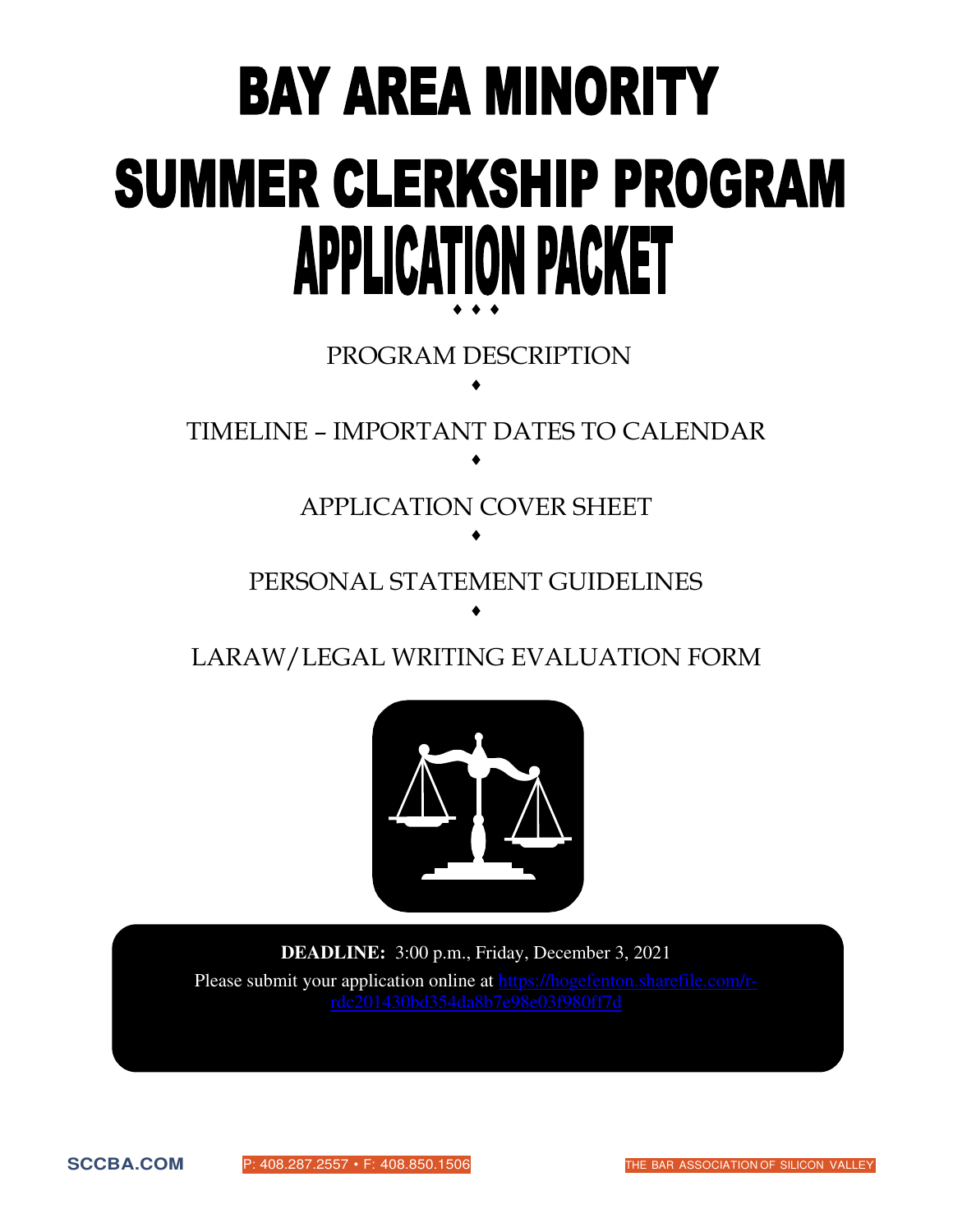# **IMPORTANT DATES**

#### **AALL STUDENTS APPLYING MUST BE AVAILABLE ON THE FOLLOWING DATES (sorry no flexibility):**

| Applications are due to the SCCBA – see above                                                                                                                                                                 |  |  |
|---------------------------------------------------------------------------------------------------------------------------------------------------------------------------------------------------------------|--|--|
| SCCBA will notify students selected for initial<br>interviews by email (interviews to be held 1/7/22). List<br>of employer participants (subject to change) to be<br>released prior to first-round interviews |  |  |
| Selection Committee interviews students. Zoom<br>interviews (in light of COVID-19 restrictions)                                                                                                               |  |  |
| SCCBA notifies students and employers of final round<br>of interviews.                                                                                                                                        |  |  |
| Employers interview students. Likely Zoom interviews<br>(in light of COVID-19 restrictions).                                                                                                                  |  |  |
| SCCBA notifies students by email of the employment<br>offer.                                                                                                                                                  |  |  |
| Students respond to employment offer.                                                                                                                                                                         |  |  |
| Alternates are notified only if there are openings.                                                                                                                                                           |  |  |
| SCCBA sends confirmation notification of selections<br>and placements.                                                                                                                                        |  |  |
| Mandatory Student Orientation Lunch 12:00 p.m. to<br>1:30 p.m.                                                                                                                                                |  |  |
| <b>Student Summer Luncheon</b>                                                                                                                                                                                |  |  |
|                                                                                                                                                                                                               |  |  |

*\* Please note you will be contacted directly by the BAMSCP Co-Chairs by email or telephone. Please make sure you check your email and voice messages periodically throughout the program process.*

BAMSCP Co-Chairs: Jennifer Leung and Cara Mae Acibo at bamscpcochairs@gmail.com

#### APPLICANTS MUST BE AVAILABLE ON THE DATES MARKED ABOVE (sorry, no flexibility) DATES ARE SUBJECT TO CHANGE

**SCCBA.COM** P: 408.287.2557 • F: 408.850.1506 THE BAR ASSOCIATION OF SILICON VALLEY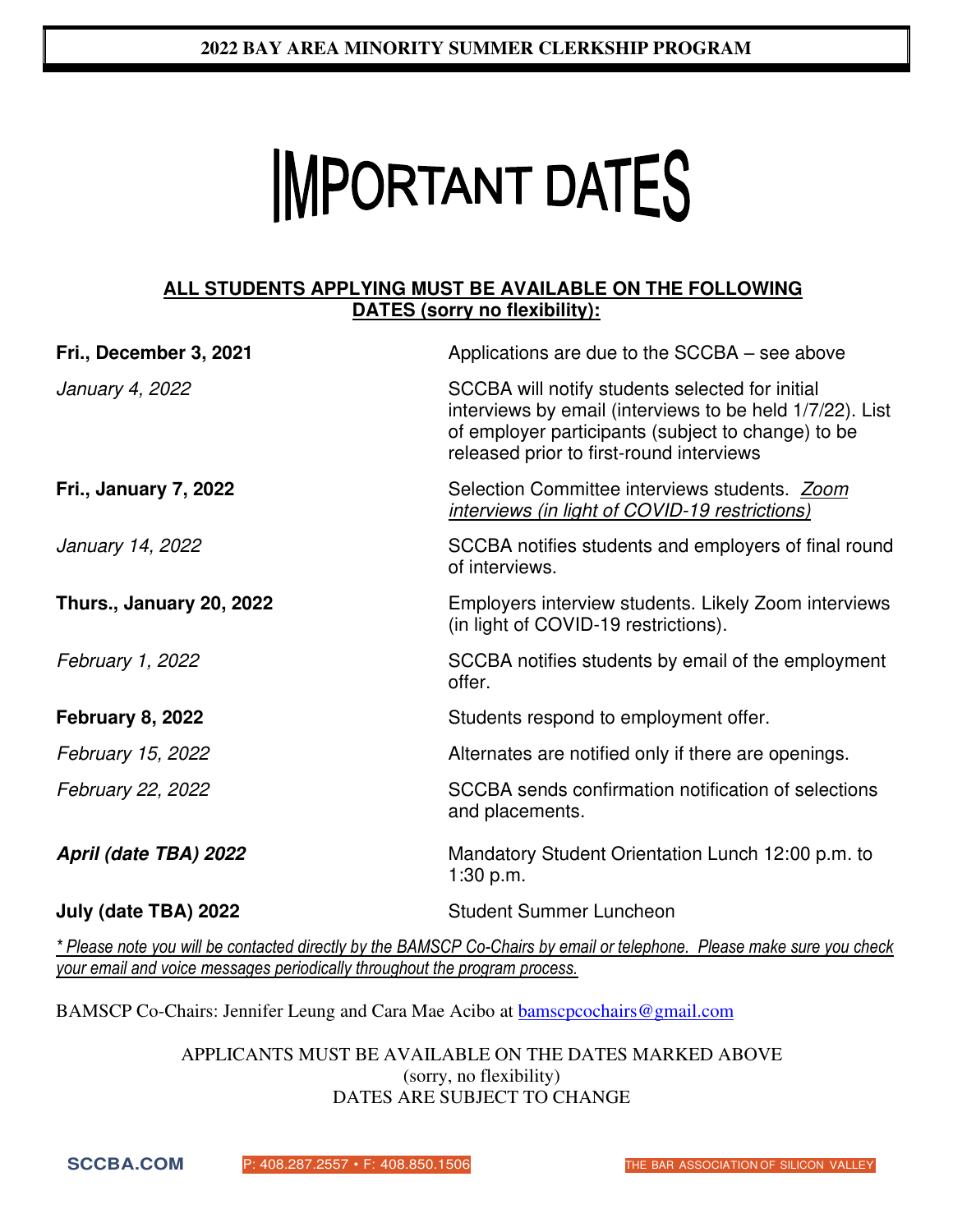| 2021-2022 BAMSCP Application Cover Sheet                                                                                                                                                                                                                                                                                                     |        |                                                                                                                                                                                                                               |  |  |  |  |  |  |
|----------------------------------------------------------------------------------------------------------------------------------------------------------------------------------------------------------------------------------------------------------------------------------------------------------------------------------------------|--------|-------------------------------------------------------------------------------------------------------------------------------------------------------------------------------------------------------------------------------|--|--|--|--|--|--|
| PERSONAL INFORMATION                                                                                                                                                                                                                                                                                                                         |        |                                                                                                                                                                                                                               |  |  |  |  |  |  |
| Name:                                                                                                                                                                                                                                                                                                                                        | Phone: |                                                                                                                                                                                                                               |  |  |  |  |  |  |
| Address:                                                                                                                                                                                                                                                                                                                                     |        |                                                                                                                                                                                                                               |  |  |  |  |  |  |
| City:                                                                                                                                                                                                                                                                                                                                        | State: | Zip Code:                                                                                                                                                                                                                     |  |  |  |  |  |  |
| Ethnic Background (opt.):                                                                                                                                                                                                                                                                                                                    |        |                                                                                                                                                                                                                               |  |  |  |  |  |  |
| Preferred pronouns (opt.):                                                                                                                                                                                                                                                                                                                   |        |                                                                                                                                                                                                                               |  |  |  |  |  |  |
| Sexual Orientation (opt.):                                                                                                                                                                                                                                                                                                                   |        |                                                                                                                                                                                                                               |  |  |  |  |  |  |
|                                                                                                                                                                                                                                                                                                                                              |        |                                                                                                                                                                                                                               |  |  |  |  |  |  |
| I prefer to work in the following counties: (rank 1-5)                                                                                                                                                                                                                                                                                       |        |                                                                                                                                                                                                                               |  |  |  |  |  |  |
| __ Alameda _____ San Francisco _____ Santa Clara _____ Contra Costa _____ Santa Cruz                                                                                                                                                                                                                                                         |        |                                                                                                                                                                                                                               |  |  |  |  |  |  |
| I understand my preferences will be taken into consideration but that I may be selected for a position in a<br>different county or different practice area than I desire. _______initial here                                                                                                                                                |        |                                                                                                                                                                                                                               |  |  |  |  |  |  |
| Placement preferences, if any (please check 1 or more):                                                                                                                                                                                                                                                                                      |        |                                                                                                                                                                                                                               |  |  |  |  |  |  |
| __ Law firm __ In-house __ Government __ Public interest __ No preference                                                                                                                                                                                                                                                                    |        |                                                                                                                                                                                                                               |  |  |  |  |  |  |
| Practice area preference, if any (if none, leave blank):                                                                                                                                                                                                                                                                                     |        |                                                                                                                                                                                                                               |  |  |  |  |  |  |
|                                                                                                                                                                                                                                                                                                                                              |        |                                                                                                                                                                                                                               |  |  |  |  |  |  |
| I acknowledge that BAMSCP employers may have specific COVID-19 requirements (i.e., fully remote work,<br>proof of vaccination, etc.) for employment.                                                                                                                                                                                         |        |                                                                                                                                                                                                                               |  |  |  |  |  |  |
|                                                                                                                                                                                                                                                                                                                                              |        |                                                                                                                                                                                                                               |  |  |  |  |  |  |
|                                                                                                                                                                                                                                                                                                                                              |        |                                                                                                                                                                                                                               |  |  |  |  |  |  |
| I attest to the fact that I am in good academic standing at my law school and<br>that all of the above is true and accurate and I give permission for the Career<br>Services Director to verify my academic standing to the selection committee. I<br>am able to provide proof of my ability to become lawfully employed in this<br>country. |        | Please note you will be<br>contacted directly by the<br><b>BAMSCP</b> coordinator by<br>email or telephone. Please<br>make sure you check your<br>email and voice messages<br>periodically throughout the<br>program process. |  |  |  |  |  |  |
| If you have any questions about your application, please contact Jennifer Leung or Cara Mae Acibo at<br>bamscpcochairs@gmail.com. Please submit the online application by 3:00 p.m. on Fri., December 3, 2021. No late<br>applications will be accepted.                                                                                     |        |                                                                                                                                                                                                                               |  |  |  |  |  |  |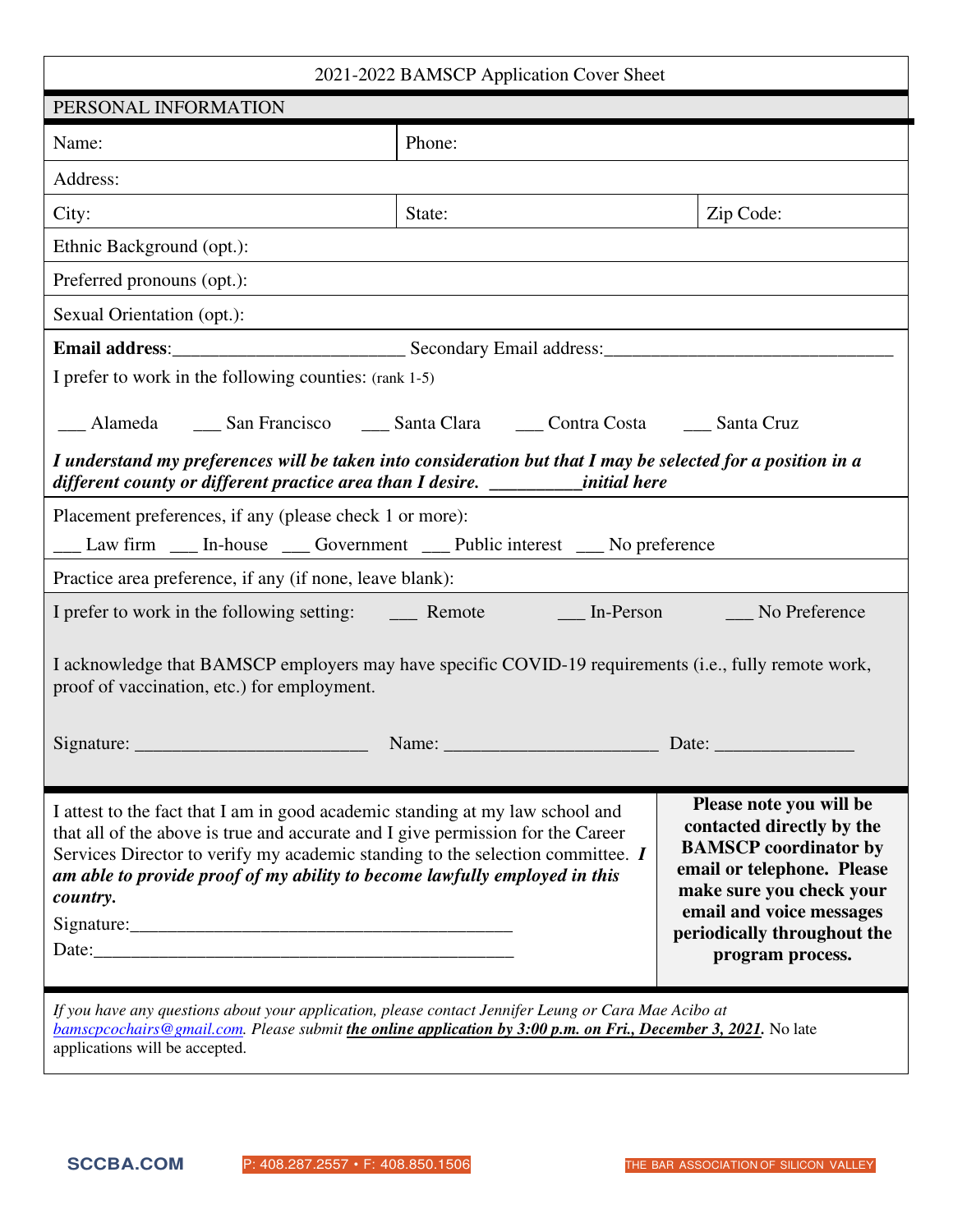# BAY AREA MINORITY SUMMER CLERKSHIP PROGRAM

#### PERSONAL STATEMENT GUIDELINES

| <b>Purpose:</b>       | To assist the Selection Committee in learning about you, your goals, and your future<br>plans. Additionally, the Committee will be considering your writing ability and how you<br>organize your thoughts. |                                                                                                                                                                                                                 |  |  |  |  |
|-----------------------|------------------------------------------------------------------------------------------------------------------------------------------------------------------------------------------------------------|-----------------------------------------------------------------------------------------------------------------------------------------------------------------------------------------------------------------|--|--|--|--|
| Length:               | Three double-spaced, typewritten pages. Not to exceed 750 words total.                                                                                                                                     |                                                                                                                                                                                                                 |  |  |  |  |
| <b>Content:</b>       | Please incorporate responses to all of the following questions in your statement.                                                                                                                          |                                                                                                                                                                                                                 |  |  |  |  |
|                       | ⊠                                                                                                                                                                                                          | What aspects of your past life, background, and/or personal experiences as a<br>diverse individual brought you to where you are today? Please highlight those<br>experiences for the Committee's consideration. |  |  |  |  |
|                       | ⊠                                                                                                                                                                                                          | Why have you chosen law as a career?                                                                                                                                                                            |  |  |  |  |
|                       | ⊠                                                                                                                                                                                                          | What are your short and long term goals?                                                                                                                                                                        |  |  |  |  |
|                       | ⊠                                                                                                                                                                                                          | Why do you wish to participate in this program?                                                                                                                                                                 |  |  |  |  |
|                       | $\mathbb{Z}$                                                                                                                                                                                               | Please assemble and submit your application in the following order:<br>(1) Application Cover Sheet<br>$(2)$ Resume<br>(3) Personal Statement                                                                    |  |  |  |  |
| <b>Miscellaneous:</b> |                                                                                                                                                                                                            | Please indicate your name on each page.                                                                                                                                                                         |  |  |  |  |

*\*Remind your Legal Writing Professor to submit the evaluation to the BAMSCP Co-Chairs under separate cover – by email no later than December 3, 2021.* 

*\*\*If any part of the application packet is missing, BAMSCP reserves the right to disqualify your application.* 

### *DUE FRI., DECEMBER 3, 2021.*

If you have any questions about your statement, please email the BAMSCP Co-Chairs, Jennifer Leung and Cara Mae Acibo at **bamscpcochairs@gmail.com.** 



**SANTA CLARA COUNTY BAR ASSOCIATION** 31 NORTH 2ND STREET, SUITE 400 • SAN JOSE, CALIFORNIA 95113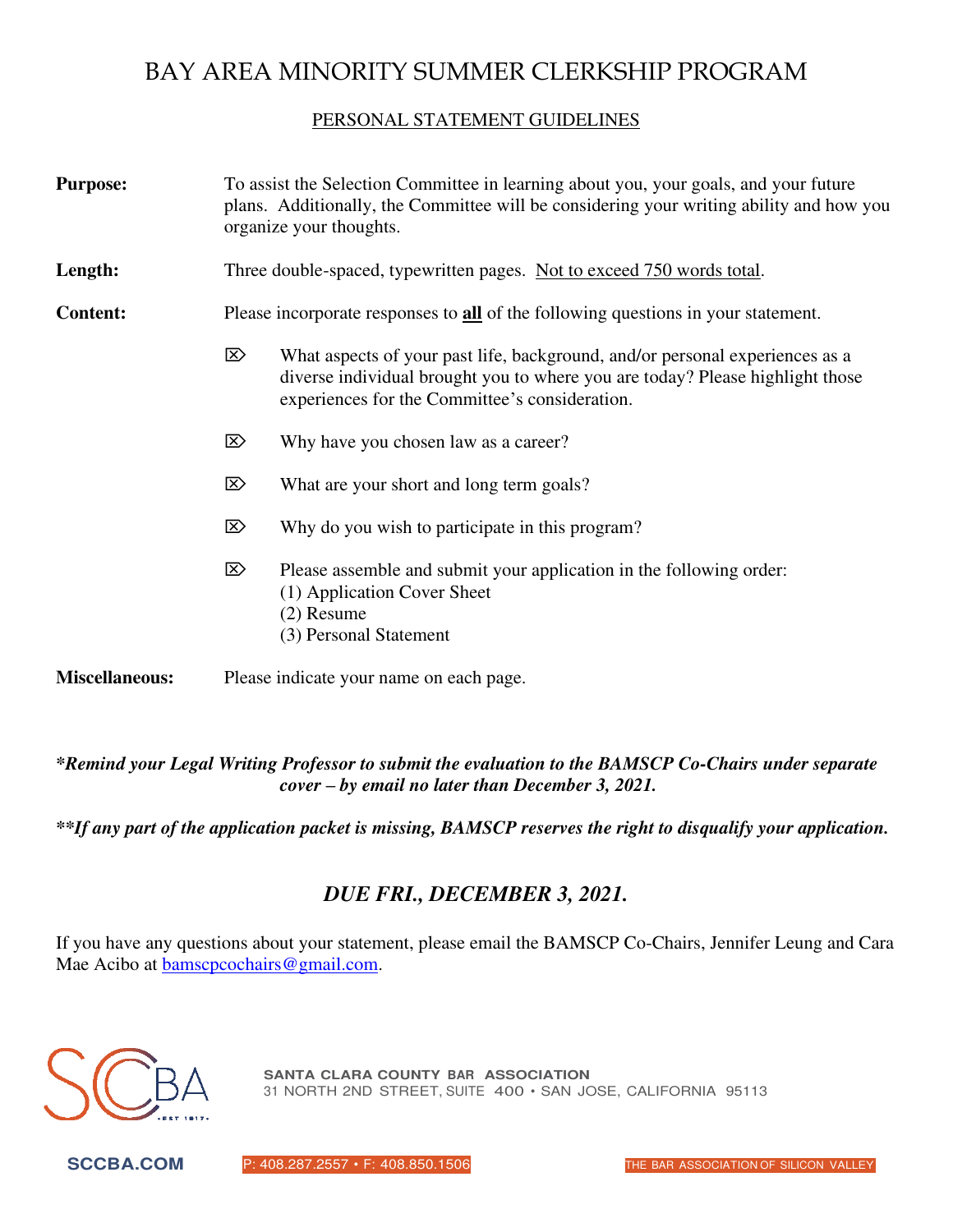## **M E M O R A N D U M - Students please provide a copy of the application**

| DATE:        | November 2021                                        |
|--------------|------------------------------------------------------|
| TO:          | Legal Research and Writing Instructors               |
| <b>FROM:</b> | Bay Area Minority Summer Clerkship Program Co-Chairs |

#### **RE: Summer 2022 BAMSCP Applications**

Attached for your information is an application packet for the Bay Area Minority Summer Clerkship Program (BAMSCP). For those of you who are not familiar with it, BAMSCP places diverse, first-year law students in summer clerkships with legal employers throughout the Bay Area.

 The application packet includes an evaluation form from the applicant's legal research and writing instructor. Applicants must submit their application online no later than, 3:00 p.m., Fri., December 3, 2021.

For purposes of confidentiality, we ask that each legal research and writing instructor complete one original of the evaluation form for each of their students who are submitting an application, and ask that you email the form to BAMSCP Co-Chairs Jennifer Leung and Cara Mae Acibo at [bamscpcochairs@gmail.com](mailto:bamscpcochairs@gmail.com) **by 3:00 p.m., Fri., December 3, 2021.**

While it is each student's responsibility to ensure that the deadline is met and that they submit the evaluation form to their instructors with ample time to complete it, we hope that by providing you with an application packet at the outset, you will be able to remind your first-year students of the deadline and help prevent any last minute confusion.

If you have any questions about BAMSCP, please contact the BAMSCP Co-Chairs via email at [bamscpchochairs@gmail.com.](mailto:bamscpchochairs@gmail.com)

Thank you very much for your cooperation.